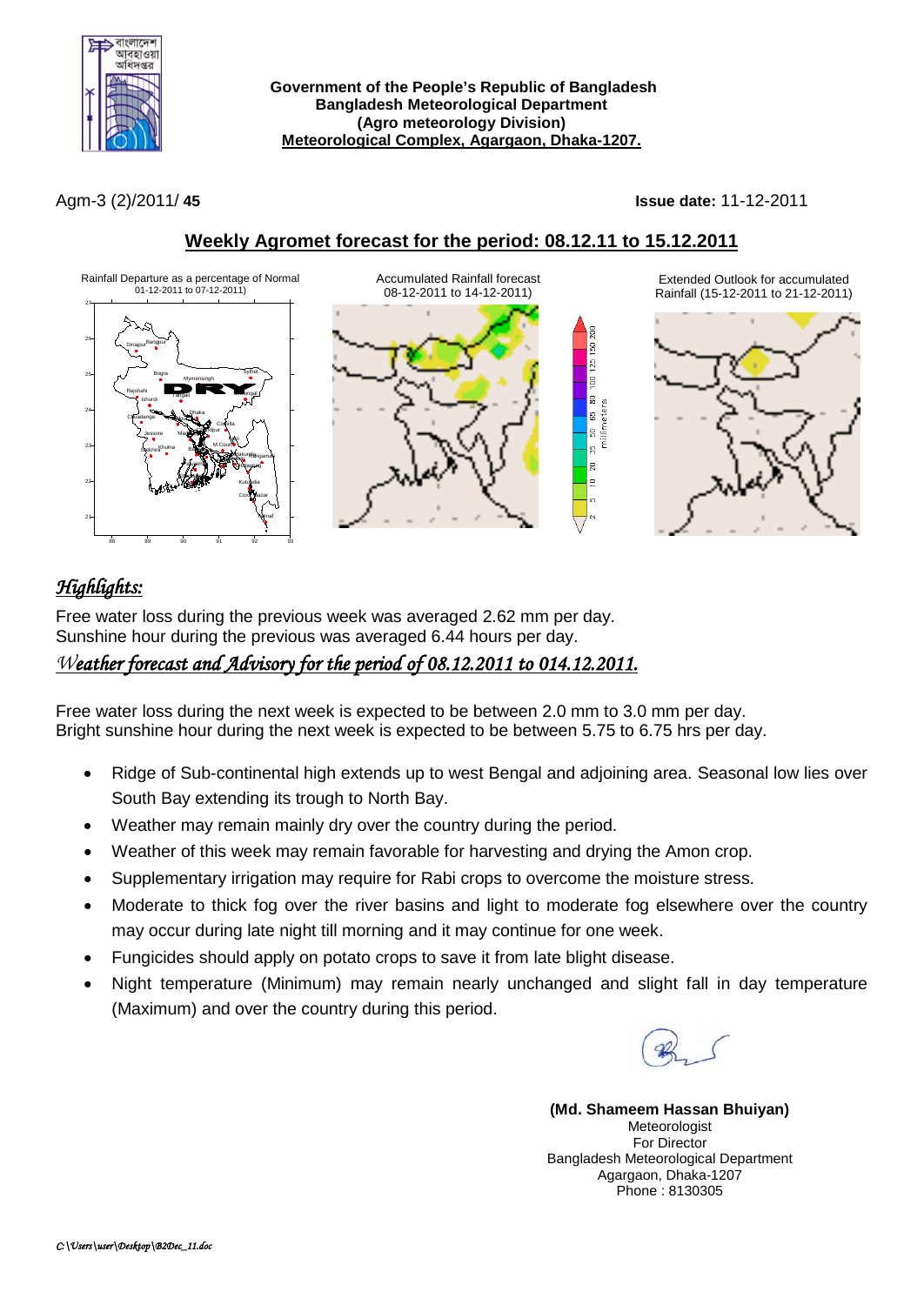## **Bangla Version**

### পূর্বাভাস, সময়: ০৭-১২-২০১১ থেকে ১৪-১২-২০১১



#### প্ৰধান বৈশিষ্ট্য সমূহঃ-

গত সপ্তাহের দৈনিক বাম্পীভবনের গড় ২.৬২ মিঃ মিঃ ছিল। গত সপ্তাহের দৈনিক সূর্যকিরণ কালের গড় ৬.৪৪ ঘন্টা ছিল।

### আবহাওয়া পুর্বাভাসঃ- ০৮-১২-২০১১ ইং থেকে ১৪-১২-২০১১ ইং পর্যন্ত।

আগামী সপ্তাহের বাস্পীভবনের দৈনিক গড মান ২.০ মিঃমিঃ থেকে ৩.০ মিঃমিঃ থাকতে পারে। আগামী সপ্তাহের সূর্যকিরণকালের দৈনিক গড় মান ৫.৭৫ ঘন্টা থেকে ৬.৭৫ ঘন্টা থাকতে পারে।

- উপমহাদেশীয় উচ্চচাপ বলয়ের বর্ধিতাংশটি পশ্চিম বঙ্গ এবং তৎসংলগ্ন এলাকা পর্যন্ত বিস্তৃত রয়েছে। দক্ষিণ বঙ্গোপসাগরে একটি মৌসমী লঘুচাপ অবস্থান করছে এর বর্ধিতাংশ উত্তর বঙ্গোপসাগর পর্যন্ত বিস্তৃত আছে।
- এ সপ্তাহে সারা দেশের আবহাওয়া প্রধানতঃ শুষ্ক থাকতে পারে।
- এ সপ্তাহের আবহাওয়া আমন শস্য মাডাই ও শুকানোর উপযোগী থাকতে পারে।
- পানি শূন্যতা রোধে রবি শস্যের জন্য সম্পুরক সেচের প্রয়োজন হতে পারে।
- শেষ রাত থেকে সকাল পর্যন্ত দেশের নদী অববাহিকায় মাঝারী থেকে ঘন কুয়াশা এবং দেশের অন্যত্র হালকা থেকে মাঝারী ধরনের কুয়াশা বিরাজ করতে পারে এ অবস্থা এক সপ্তাহ অব্যহত থাকতে পারে।
- আলুর বাদামী পঁচা রোগ হতে আলু শস্যকে রক্ষার জন্য ছত্রাকনাশক প্রয়োগ করার উচিত।
- এ সময়ে রাতের সর্বনিম্ন তাপমাত্রা প্রায় অপরিবর্তীত থাকতে পারে এবং দিনের সর্বোচ্চ তাপমাত্রা সামান্যহ্রাস পেতে পারে।

(মোঃ শামীম হাসান ভূইয়া) আবহাওয়াবিদ পরিচালকের পক্ষে বাংলাদেশ আবহাওয়া অধিদপ্তর, ঢাকা-১২০৭।